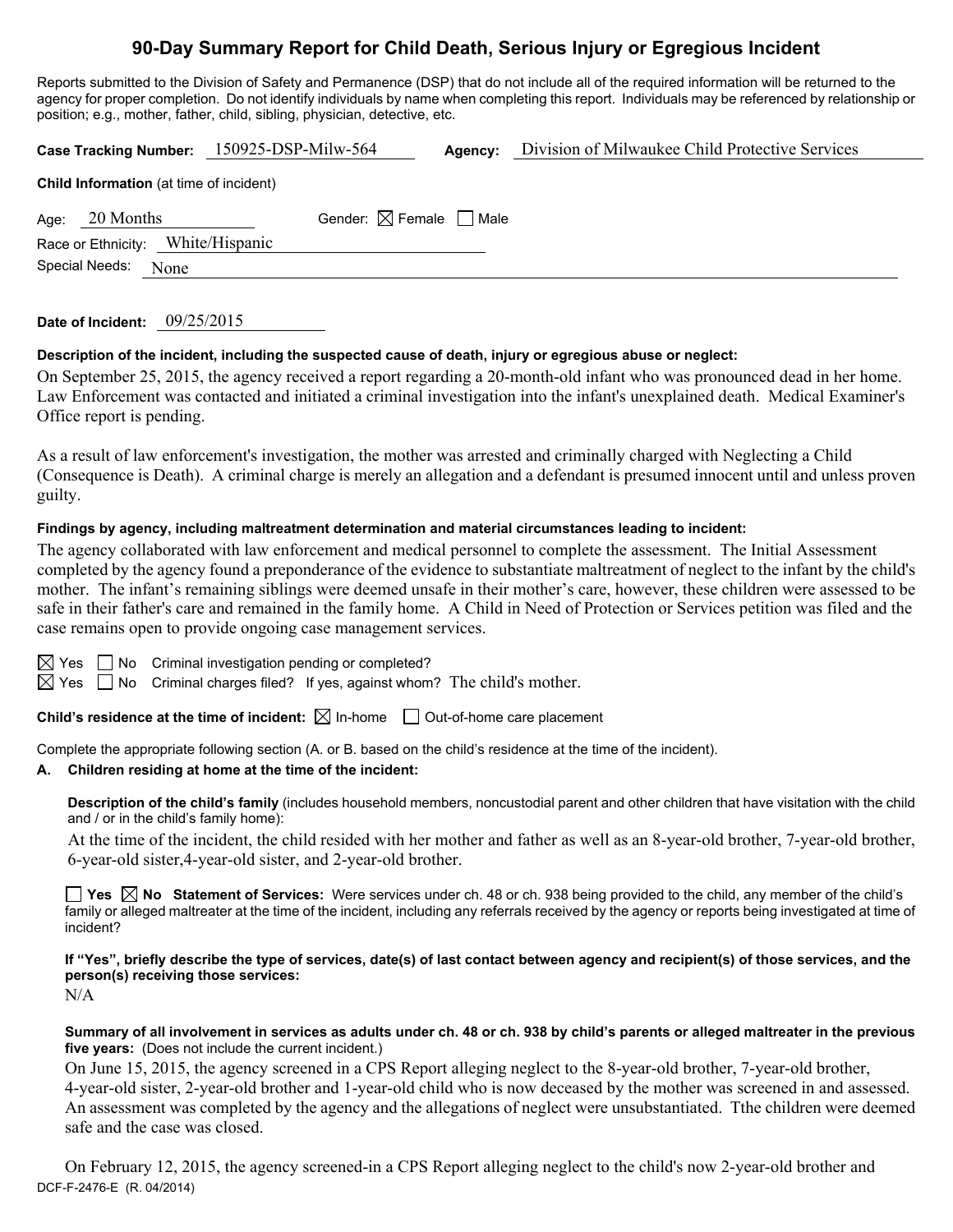1-year-old sister by the children's mother and her significant other. An assessment was completed by the agency and the allegation of neglect was unsubstantiated. The children were deemed safe and the case was closed.

On July 20, 2011, the agency screened-in a CPS Report alleging physical abuse to the child's now 6-year-old sister by an unknown maltreater. An assessment was completed by the agency and the allegation of physical abuse was unsubstantiated. The child was deemed safe and the case was closed.

On April 30, 2011, the agency screened-out a CPS Report.

**Summary of actions taken by the agency under ch. 48, including any investigation of a report or referrals to services involving the child, any member of the child's family living in this household and the child's parents and alleged maltreater.** (Does not include the current incident.)

(Note: Screened out reports listed in this section may include only the date of the report, screening decision, and if a referral to services occurred at Access. Reports that do not constitute a reasonable suspicion of maltreatment or a reason to believe that the child is threatened with harm are not required to be screened in for an initial assessment, and no further action is required by the agency.)

On June 15, 2015, the agency screened in a CPS Report alleging neglect to the 8-year-old brother, 7-year-old brother, 4-year-old sister, 2-year-old brother and 1-year-old child, who is now deceased, by the mother was screened in and assessed. An assessment was completed by the agency and the allegations of neglect were unsubstantiated. The children were deemed safe and the case was closed.

On February 12, 2015, the agency screened-in a CPS Report alleging neglect to the child's now 2-year-old brother and 1-year-old sister by the children's mother. An assessment was completed by the agency and the allegations of neglect were unsubstantiated. The children were deemed safe and the case was closed.

On July 20, 2011, the agency screened-in a CPS Report alleging physical abuse to the child's now 6-year-old sister by an unknown maltreater. An assessment was completed by the agency and the allegation of physical abuse was unsubstantiated. The child was deemed safe and the case was closed.

On April 30, 2011, the agency screened-out a CPS Report.

On September 16, 2010, the agency screened-in a CPS Report alleging physical abuse to the child's now 8-year-old brother, 7-year-old brother, and 6-year-old sister, by the mother. An assessment was completed by the agency and the allegations of physical abuse were unsubstantiated. The children were deemed safe and the case was closed.

On September 8, 2010, the agency screened-in a CPS Report alleging lack of supervision to the child's now 8-year-old brother, 7-year-old brother, and 6-year-old sister, and neglect to the child's now 4-year-old sister by the mother. An assessment was completed by the agency and the allegations of lack of supervision and neglect were unsubstantiated. The children were deemed safe and the case was closed.

On March 24, 2010, the agency screened-in a CPS Report alleging neglect to the child's now 15-year-old sister, 13-year-old brother, 8-year-old brother, 7-year-old brother, and 6-year-old sister by the mother. An assessment was completed by the agency and the allegations of neglect were unsubstantiated. The children were deemed safe, the family was referred to community services and the case was closed.

On November 2, 2009, the agency screened-out a CPS Report.

On September 3, 2009, the agency screened in a CPS Report alleging neglect to the child's now 8-year-old brother, 7-year-old brother, and 6-year-old sister by the mother. An assessment was completed by the agency and the allegations of neglect were unsubstantiated. While the children were deemed safe, the case remained open for case management services.

On August 27, 2009, the agency screened-out a CPS Report.

On August 6, 2009, the agency screened-in a CPS Report alleging lack of supervision to the child's now 8-year-old brother, 7-year-old brother, and 6-year-old sister by the mother. An assessment was completed by the agency and the allegations of neglect were unsubstantiated. While the children were deemed safe. the case remained open for case management services.

On July 22, 2009, the agency screened-in a CPS Report alleging neglect to the child's now 8-year-old brother, 7-year-old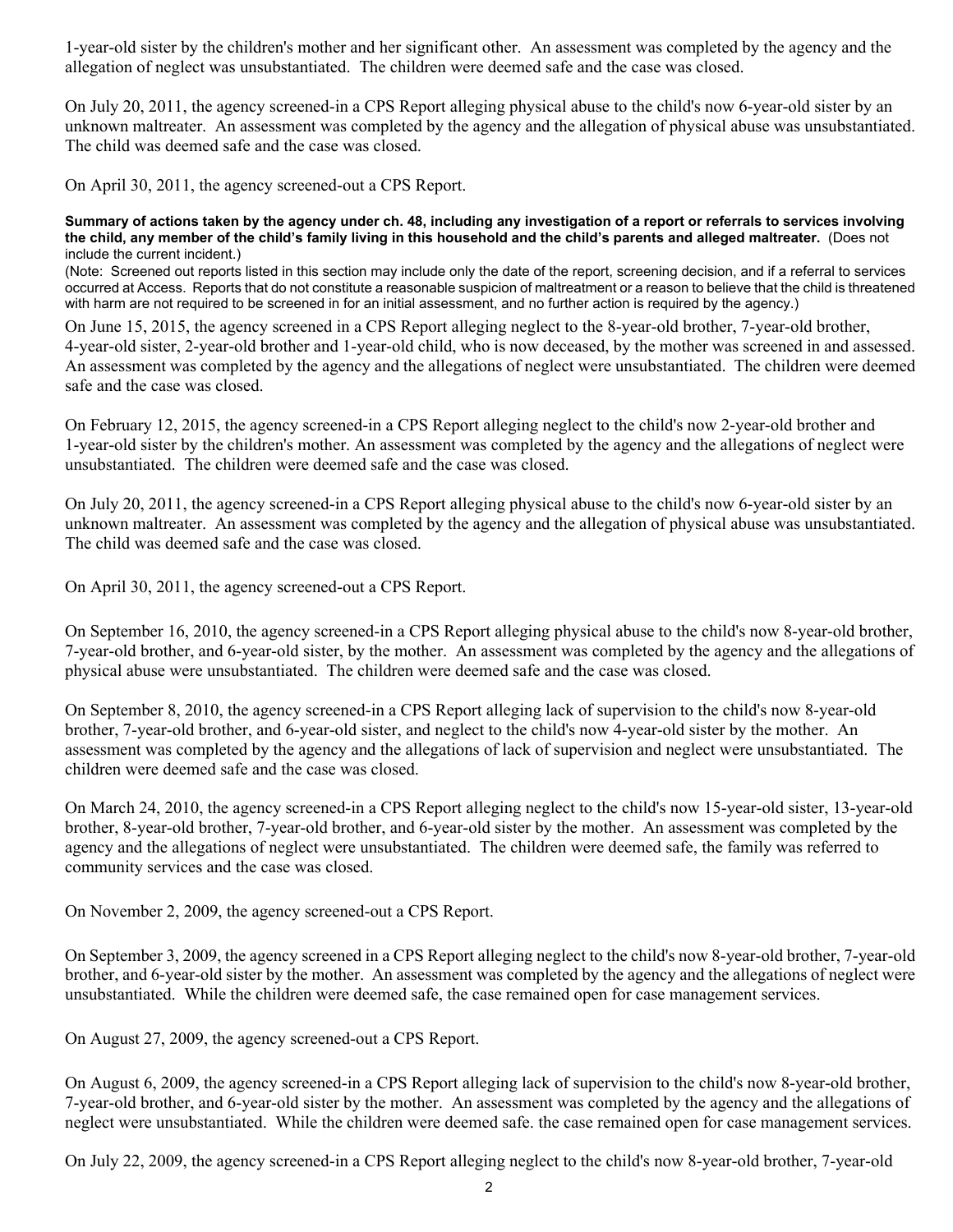brother, and 6-year-old sister by the mother. An assessment was completed by the agency and the allegations of neglect were unsubstantiated. While the children were deemed safe, the case remained open for case management services.

On July 20, 2009, the agency screened-in a CPS Report alleging neglect to the child's now 6-year-old sister by the mother. An assessment was completed by the agency and the allegations of neglect were unsubstantiated. The child was deemed unsafe and the case remained open for on-going case management services.

On February 19, 2009, the agency screened-in a Services Report. The agency provided the family with a referral to voluntary, on-going services with the agency.

On November 25, 2005, the agency screened-out a CPS Report.

On March 4, 2005, the agency screened-in a CPS Report alleging neglect to the child's now 15-year-old sister and now 13 year-old brother by the mother. An assessment was completed by the agency and the allegations of neglect were unsubstantiated, however, allegations of threatened neglect were found likely to occur. The children were deemed unsafe and the case was open for on-going case management services.

On July 30, 2002, the agency screened-out a CPS Report.

On December 20, 2001, the agency screened in a CPS Report alleging neglect to the child's now 15-year-old sister by the mother and her significant other. An assessment was not able to be completed by the agency because they were not able to locate the family and the case was closed.

### **Summary of any investigation involving the child, any member of the child's family and alleged maltreater conducted under ch. 48 and any services provided to the child and child's family since the date of the incident:**

The agency collaborated with law enforcement and medical personnel to complete the assessment. The Initial Assessment completed by the agency found a preponderance of the evidence to substantiate maltreatment of neglect to the infant by the child's mother. The infant's remaining siblings were deemed unsafe in their mother's care, however, these children were assessed to be safe in their father's care and remained in the family home. A Child in Need of Protection or Services petition was filed and the case remains open to provide ongoing case management services.

## **B. Children residing in out-of-home care (OHC) placement at time of incident:**

# **Description of the OHC placement and basis for decision to place child there:**

N/A

## **Description of all other persons residing in the OHC placement home:**

N/A

**Licensing history:** Including type of license, duration of license, summary of any violations by licensee or an employee of licensee or other actions that constitute a substantial failure to protect and promote the welfare of the child. N/A

## **Summary of any actions taken by agency in response to the incident:** (Check all that apply.)

|                        | Screening of Access report                           | Attempted or successful reunification             |
|------------------------|------------------------------------------------------|---------------------------------------------------|
| MMM                    | Protective plan implemented                          | Referral to services                              |
|                        | Initial assessment conducted                         | Transportation assistance                         |
|                        | Safety plan implemented                              | Collaboration with law enforcement                |
| $\Box$                 | Temporary physical custody of child                  | Collaboration with medical professionals          |
| $\overline{\boxtimes}$ | Petitioned for court order / CHIPS (child in need of | Supervised visitation                             |
|                        | protection or services)                              | Case remains open for services                    |
|                        | Placement into foster home                           | Case closed by agency                             |
|                        | <b>Placement with relatives</b>                      | Initiated efforts to address or enhance community |
|                        | Ongoing Services case management                     | collaboration on CA/N cases                       |
|                        |                                                      | Other (describe):                                 |
|                        |                                                      |                                                   |

## **FOR DSP COMPLETION IF RECORD OR ON-SITE REVIEW WAS UNDERTAKEN:**